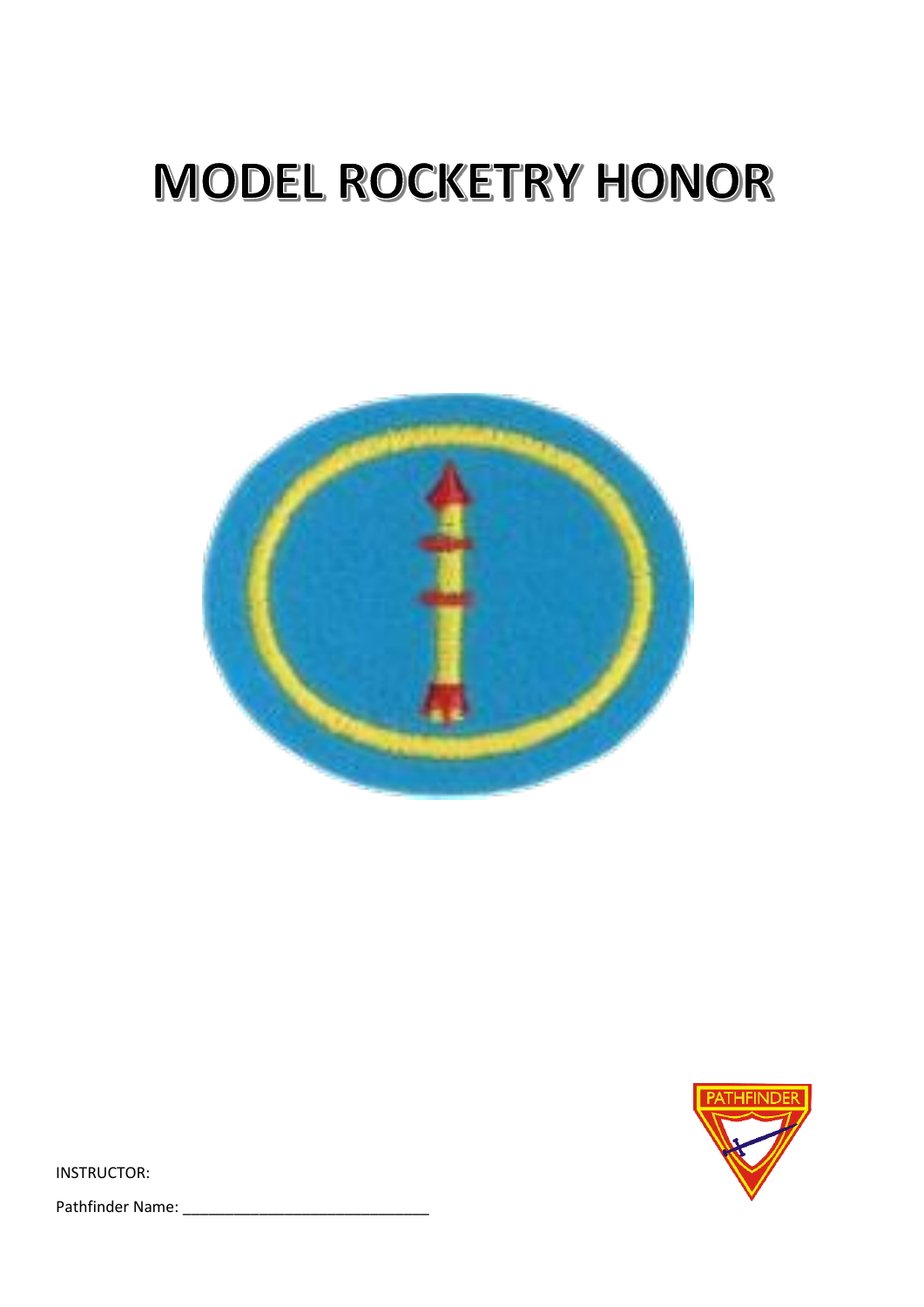| C   Will not attempt to recover my coket from power lines, call trees, or other dangerous places. | <b>B</b> I will not paract at targets, jnto clocks, or acar airganes, and will not put and the manupulation cocket at targets or pexplosive payload in Exil not put and the section or explosive payload in the section of $\sim$ | disconnect its battery, and will wait 60 seconds after the last launch attempt before allowing anyone to approach the rocket. | ▶ If my rocket does not launch when I press the button of my electrical launch system, I will remove th |
|---------------------------------------------------------------------------------------------------|-----------------------------------------------------------------------------------------------------------------------------------------------------------------------------------------------------------------------------------|-------------------------------------------------------------------------------------------------------------------------------|---------------------------------------------------------------------------------------------------------|
|                                                                                                   |                                                                                                                                                                                                                                   |                                                                                                                               | is launcher's safety interlock or                                                                       |

1. Materials.

D I will launch my rocket from a launch rod, tower, or rail that is pointed to within 30 degrees of the vertical to ensure that the rocket except those recommended by the manufacturer. E I will use only certified, commercially-made model rocket motors, and will not tamper with these motors or use them for any purposes injury, I will place launchers so that the end of the launch rod is above eye level or will cap the end of the rod when it is not in use flies nearly straight up, and I will use a blast deflector to prevent the motor's exhaust from hitting the ground. To prevent accidental eye

FI will use only lightweight, non-metal parts for the nose, body, and fins of my rocket

distance G I will use a countdown before launch, and will ensure that everyone is paying attention and is a safe distance of at least 15 feet away an untested rocket, I will check the stability before flight and will fly it only after warning spectators and clearing them away to a safe when I launch rockets with D motors or smaller, and 30 feet when I launch larger rockets. If I am uncertain about the safety or stability of

Hying. H My model rocket will not weigh more than 1,500 grams (53 ounces) at liftoff and will not contain more than 125 grams (4.4 ounces) of propellant or 320 N-sec (71.9 pound-seconds) of total impulse. If my model rocket weighs more than one pound (453 grams) at liftoff or has more than four ounces (113 grams) of propellant, I will check and comply with Federal Aviation Administration regulations before

site does not present risk of grass fires I I will launch my rocket outdoors, in an open area at least as large as shown in the accompanying table, and in safe weather conditions with wind speeds no greater than 20 miles per hour. I will ensure that there is no dry grass close to the launch pad, and that the launch

again, and I will use only flame-resistant or fireproof recovery system wadding in my rocket JI will use a recovery system such as a streamer or parachute in my rocket so that it returns safely and undamaged and can be flown

series with the launch switch, and will use a launch switch that returns to the "off" position when released K I will launch my rockets with an electrical launch system and electrical motor igniters. My launch system will have a safety interlock in

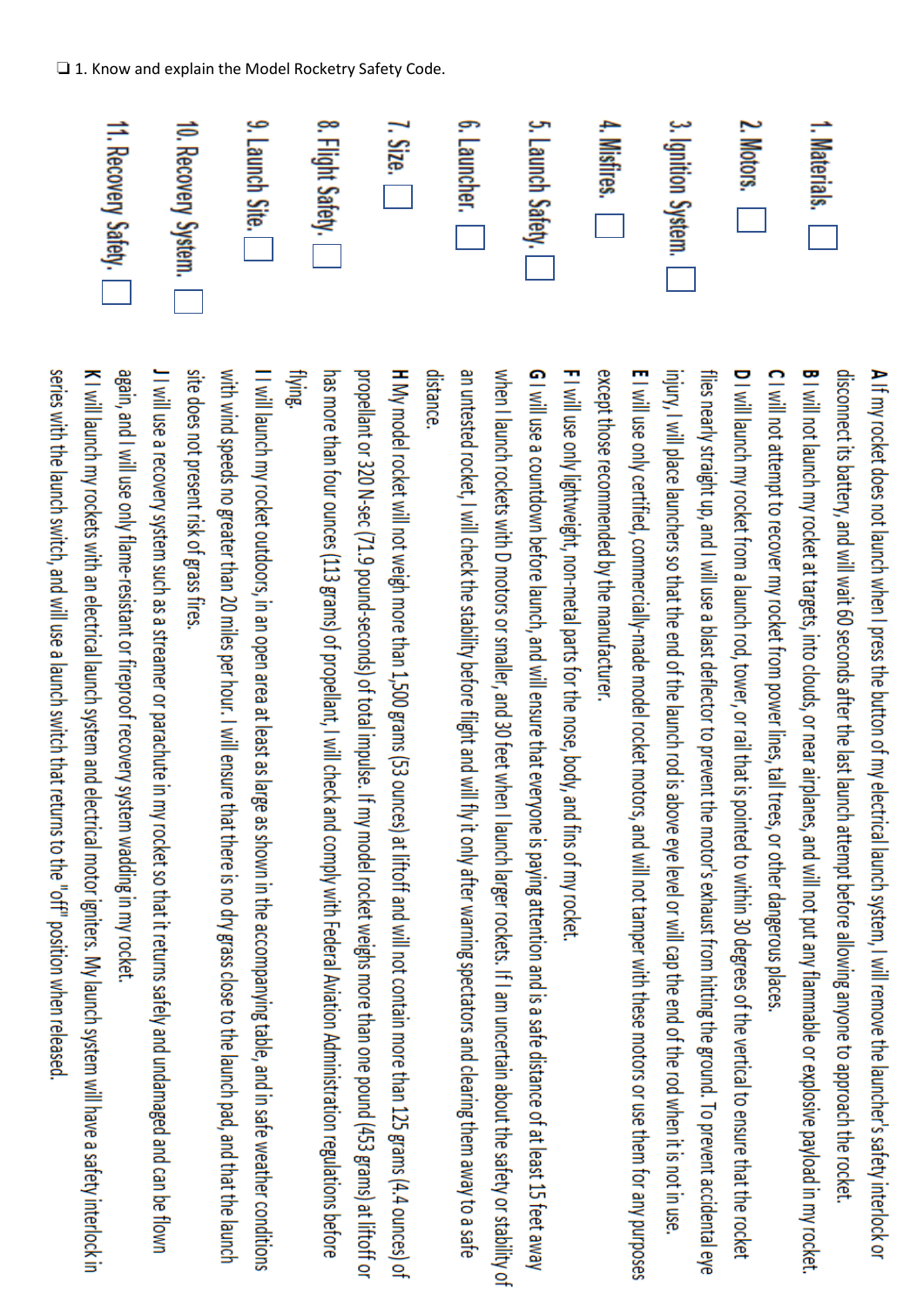❏ 2. Know and explain the importance of the basic model rocket components.

Illustration: (**write the components matching the arrows**)



## *Components*

| <b>Body</b> | <b>Recovery wadding</b> | parachute  |
|-------------|-------------------------|------------|
| launch lugs | engine mount            | engines    |
| streamer    | recovery system         | shock cord |
| lines       | nose cone               | fins       |

## (**fill the blank with the components names**)

The illustration above shows the parts of a single stage model rocket. We have laid the rocket on its side and cut a hole in the body tube so that we can see what is inside. Beginning at the far right, the **\_\_\_\_\_\_** of the rocket is a green cardboard tube with black  $(\overrightarrow{lim})$  attached at the rear. The fins can be made of either plastic or balsa

wood and are used to provide stability during flight. Model rockets use small, pre-packaged, solid fuel **The engine is used only once, and then is replaced with a new engine for the next flight.** Engines come in a variety of sizes and can be purchased at hobby stores and at some toy stores. The thrust of the engine is transmitted to the body of the rocket through the **\_\_\_\_\_\_\_ \_\_\_\_\_\_\_**. This part is fixed to the rocket and can be made of heavy cardboard or wood. There is a hole through the engine mount to allow the ejection charge of the engine to pressurize the body tube at the end of the coasting phase and eject the **\_\_\_\_\_ \_\_\_\_\_** and the **\_\_\_\_\_\_\_\_\_\_\_\_ \_\_\_\_\_\_\_\_**. **\_\_\_\_\_\_\_\_\_ \_\_\_\_\_\_\_** is inserted between the engine mount and the recovery system to prevent the hot gas of the ejection charge from damaging the recovery system. The recovery wadding is sold with the engine. The recovery system consists of a **\_\_\_\_\_\_\_\_** (or a \_\_\_\_\_\_ ) and some **\_\_\_\_\_\_** to connect the parachute to the nose cone. Parachutes and streamers are made of thin sheets of plastic. The nose cone can be made of balsa wood, or plastic, and may be either solid or hollow. The nose cone is inserted into the body tube before flight. An elastic **\_\_\_\_\_\_\_ \_\_\_\_\_\_** is connected to both the body tube and the nose cone and is used to keep all the parts of the rocket together during recovery. The **\_\_\_\_\_\_ \_\_\_\_** are small tubes (straws) which are attached to the body tube. The launch rail is inserted through these tubes to provide stability to the rocket during launch.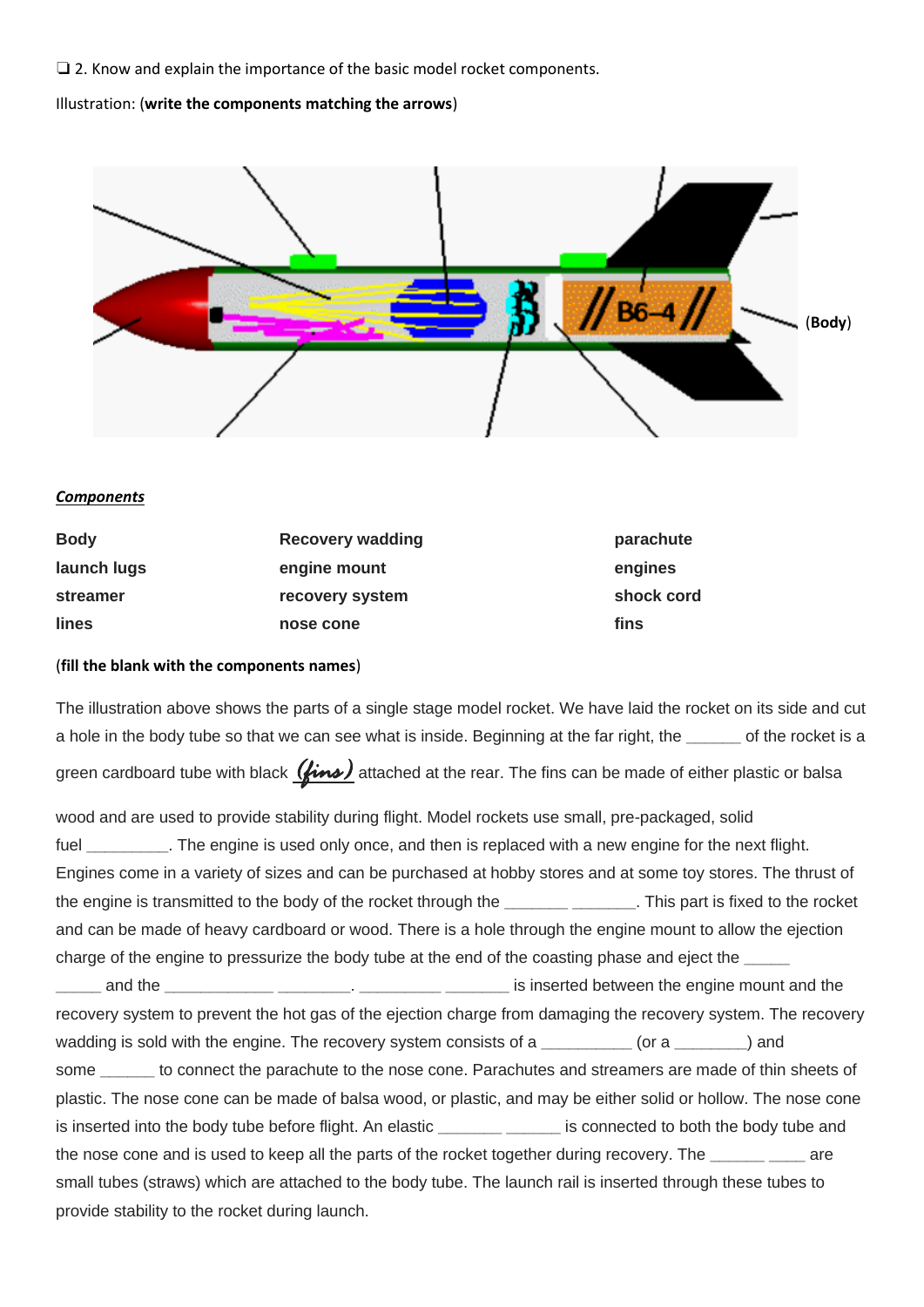## ❏ 3. Draw the following:

The steps in the flight of a model rocket *(write the name of each stage in the correct order)*



#### *(Write the number in front of each different stage)*

- **Ejection Charge:** At the end of the delay, the motor ignites an ejection charge which blows the nose cone off the rocket and deploys the recovery system.
- □ **Slow descent:** The rocket returns to the ground using one of the recovery techniques listed below.
- **Coasting flight:** The motor will burn for a fixed amount of time and then stop. At this point, there is a delay and the rocket continue to glide upwards, riding the momentum gained during the thrust phase. As the engine burns through the delay charge, it leaves a trail of smoke as a visual aid to the rocketeer.
- □ **Launch:** Launch begins as soon as the motor ignites and ends when the rocket clears the launch rail.
- □ **Recovery:** When the rocket reaches the ground, it can usually be recovered by its owner.
- □ **Powered ascent:** After the motor ignites, it generates thrust which causes the rocket to leave the launch pad and ascend into the air. The engine will continue to provide thrust for as long as it burns, and it will continue to power the rocket into the sky.

A cut-a-way view of a model rocket engine, labelling each part



Ejection Charges Case End Cap Propellant Delay Charges

Nozzle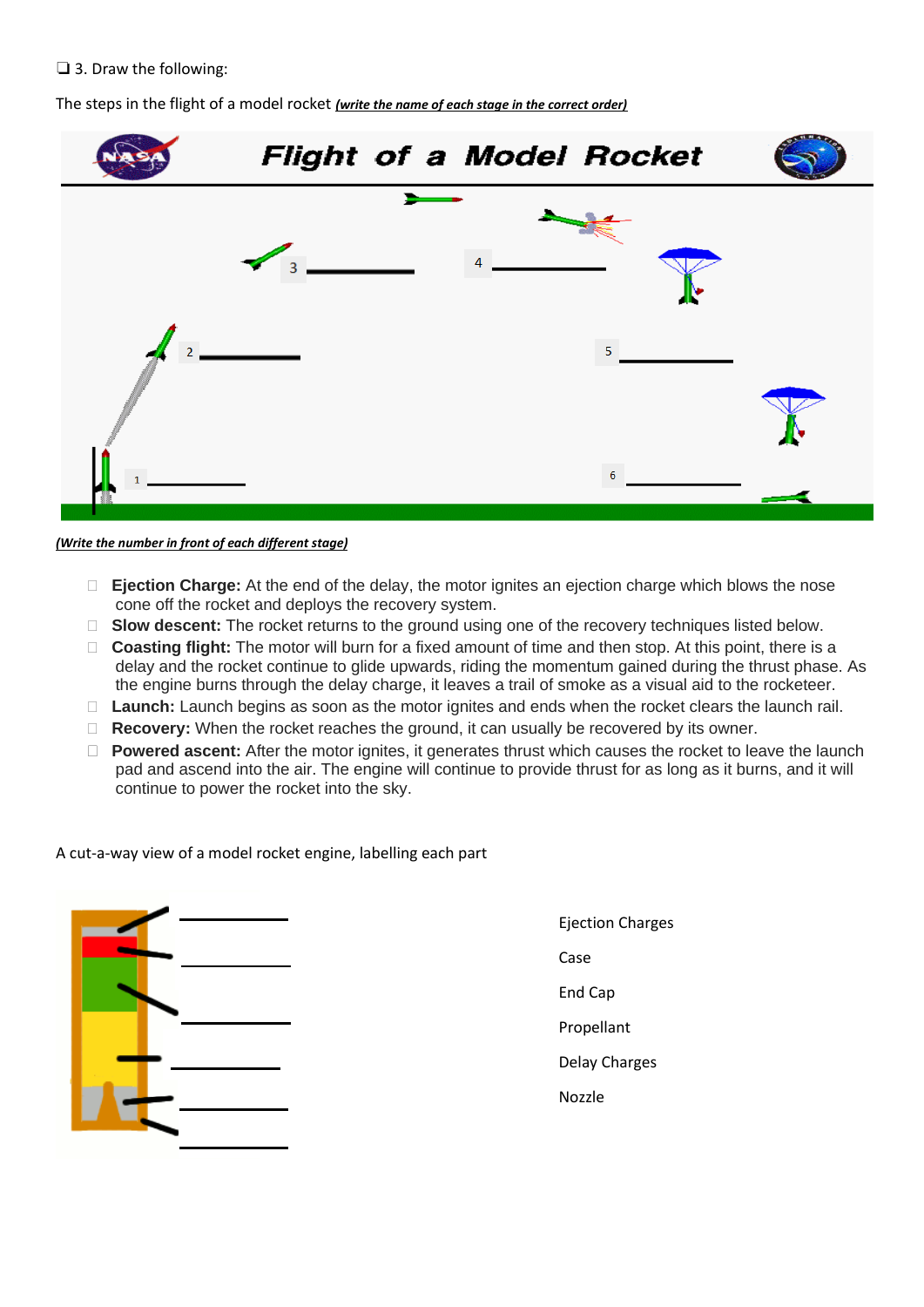A schematic plan for a simple launch system using proper electrical symbols *(Draw the symbols in the correct place)*



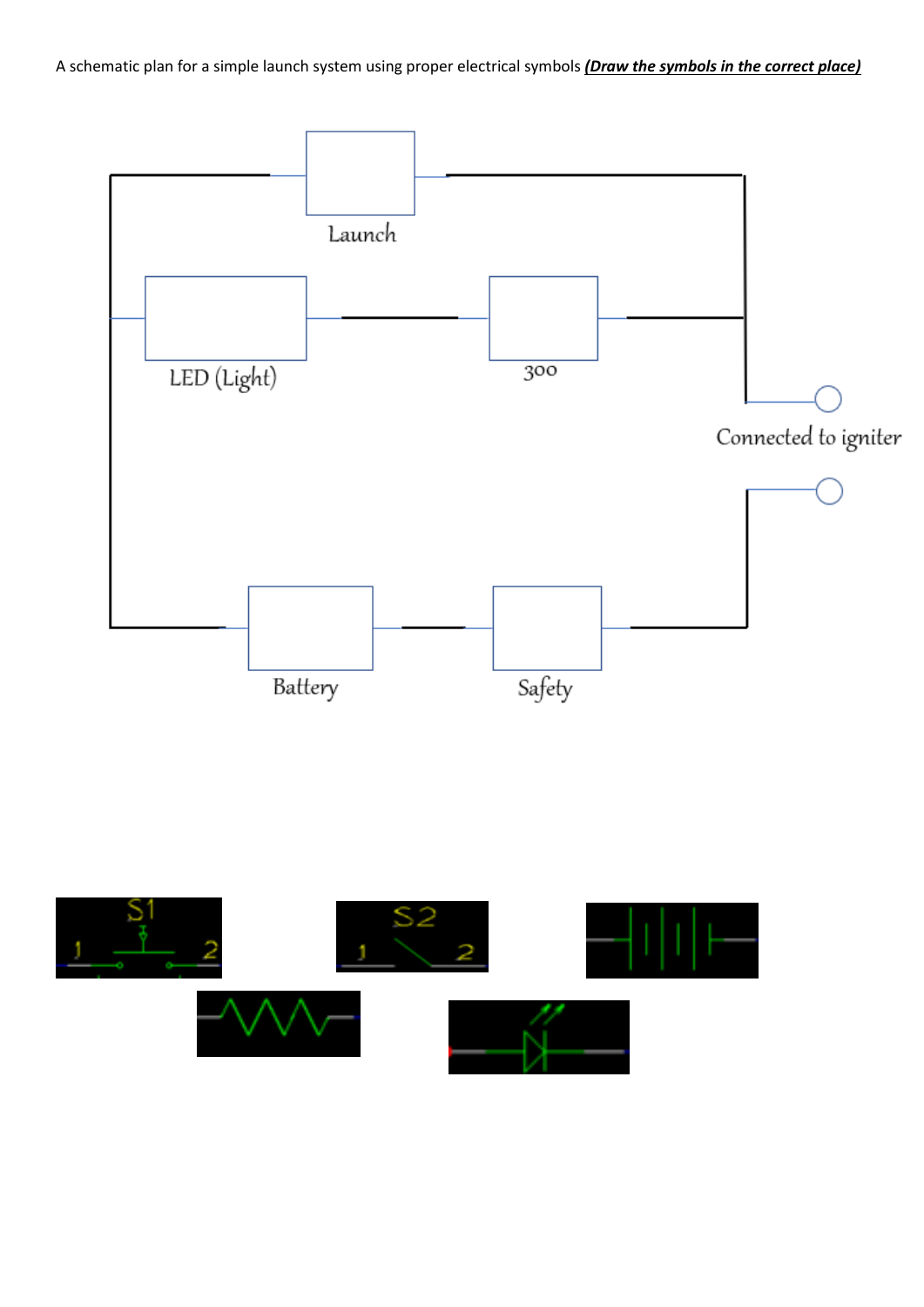|                       | . The payload of a rocket is held in the nose cone. In model rocketry, there may or may not be a payload at al                                                                                                                                                                                                                                                                                                                                                                                                                                                                                                                                                                                                                                                                                       |
|-----------------------|------------------------------------------------------------------------------------------------------------------------------------------------------------------------------------------------------------------------------------------------------------------------------------------------------------------------------------------------------------------------------------------------------------------------------------------------------------------------------------------------------------------------------------------------------------------------------------------------------------------------------------------------------------------------------------------------------------------------------------------------------------------------------------------------------|
|                       | parachute or a streame<br>Ejection occurs at the end of the coasting phase of a model rocket's flight when the engine ignites the ejection charge. This charge<br>blows the nose cone off and deploys a                                                                                                                                                                                                                                                                                                                                                                                                                                                                                                                                                                                              |
| j. Ejection           | A rocket's apogee is the highest point in its flight path                                                                                                                                                                                                                                                                                                                                                                                                                                                                                                                                                                                                                                                                                                                                            |
| i. Velocity           | if you throw it with a deliberate spin. Try throwing a Frisbee without spinning it. If you succeed, you will see that the Frisbee files in an erratic path and falls far short of its mark<br>and it tumbles end over end. Throw a ball, and it spins in flight. The act of spinning or tumbling is a way of becoming stabilized in flight. A Frisbee will go where you want it to only<br>center of mass is important in rocket flight because it is around this point that an unstable rocket tumbles. As a matter of fact, any object in flight tends to tumble. Throw a stick                                                                                                                                                                                                                    |
| h. Impulse            | where all of the mass of that object is perfectly balanced. You can easily find the center of mass of an object such as a ruler by balancing the object on your finger. If the material<br>wood, and a heavy nail were driven into one of its ends; the center of masss would no longer be in the middle. The balance point would then be leader of mass.<br>read to make the ruler is of uniform thickness and density. the Censity, the Center of masses about be atter hearing bounded bookseen one end of the stick and the stick and the other. If the ruler were massed<br>All matter, regardless of size, mass, or shape, has a point inside called the center of gravity, or more commonly, the center of mass<br>(CM). The center of mass is the exact spot                                 |
| g. Center of pressure | the center of mass in the pitch and yaw axes, producing a dangerous situation. With the center of pressure located in the right place, the rocket will remain stable                                                                                                                                                                                                                                                                                                                                                                                                                                                                                                                                                                                                                                 |
| f. Center of gravity  | arrow. This means that the tail end has more surface area than the head end. It is extremely important that the center of pressure in<br>center of mass be located toward the nose. If they are in the same place or very near each other, then the rocket will be unstable in<br>it were, then neither end of the arrow would be favored by the wind and the arrow would not point. The center of pressure is betwee<br>flight. The rocket will then try to rotate about<br>a rocket be located toward the tail and the<br>n the center of mass and the tail end of the                                                                                                                                                                                                                             |
| e. Apogee             | where the same are a is the same on one side as the other. This spot is called the center of pressure. The center of pressure is not in the same place as the center of mass. If<br>much larger surface area than the arrowhead. The flowing air imparts a greater force to the tail than the head, and therefore the tail<br>ric the arrow paind is the arrow points in the downwind direction. The reason that the weather vare arrow points into the wind is that the downwind first is that the downwind direction. The reason that the downwind directi<br>is pushed away. There is a point on the arrow                                                                                                                                                                                        |
| d. Payload            | In addition to center of mass, there is another important center inside the rocket that affects its fight. This is the center of pressure<br>red that acts as a pivot point. The arrow is balanced so the arrow strip when the wind point when the wind blows the arrow the renter of mass is right at the pivot point. When the wind blows is right at the pivot point. Wh<br>Think for a moment of a weather vane. A weather vane is an arrow-like stick that is mounted on a rooftop and used for telling wind direction. The arrow is attached to a vertical<br>air is flowing past the moving rocket. This flowing air, rubbing and pushing against the coller sufface of the rocket, can cause it to begin moving around one of its three axes<br>CP). The center of pressure exists only when |
| c. Stall              | An impulse may be regarded as the change in momentum of an object to which a force is applied.                                                                                                                                                                                                                                                                                                                                                                                                                                                                                                                                                                                                                                                                                                       |
| b. Boost gliders      | .In aerodynamics, a stall is a sudden reduction in the lift forces generated by an airfoil. This most usually occurs when the critical angle of attack for the airfoil is exceeded<br>gases released by the engine from damaging the recovery system and payload. Wadding is sold as a package included with the engine<br>Wadding is a fire-proof paper-like substance that is wadded up and place inside the body tube between the engine and the recovery system. Its purpose is to prevent the hot                                                                                                                                                                                                                                                                                               |
| a. Wadding            | Velocity is a measurement of both speed and direction. If either speed or direction changes, the velocity changes                                                                                                                                                                                                                                                                                                                                                                                                                                                                                                                                                                                                                                                                                    |
|                       | the most challenging aspect of a boost glider design<br>powered ascent, the glider portion acts as a stable, ballistic body attached to the rocket. It then transitions to a glider during the coasting flight phase. This transition presents<br>A boost glider is a model which is launched into the air via rocket power, and then all or part of it glides gently back to the earth using aerodynamic control surfaces. During the                                                                                                                                                                                                                                                                                                                                                               |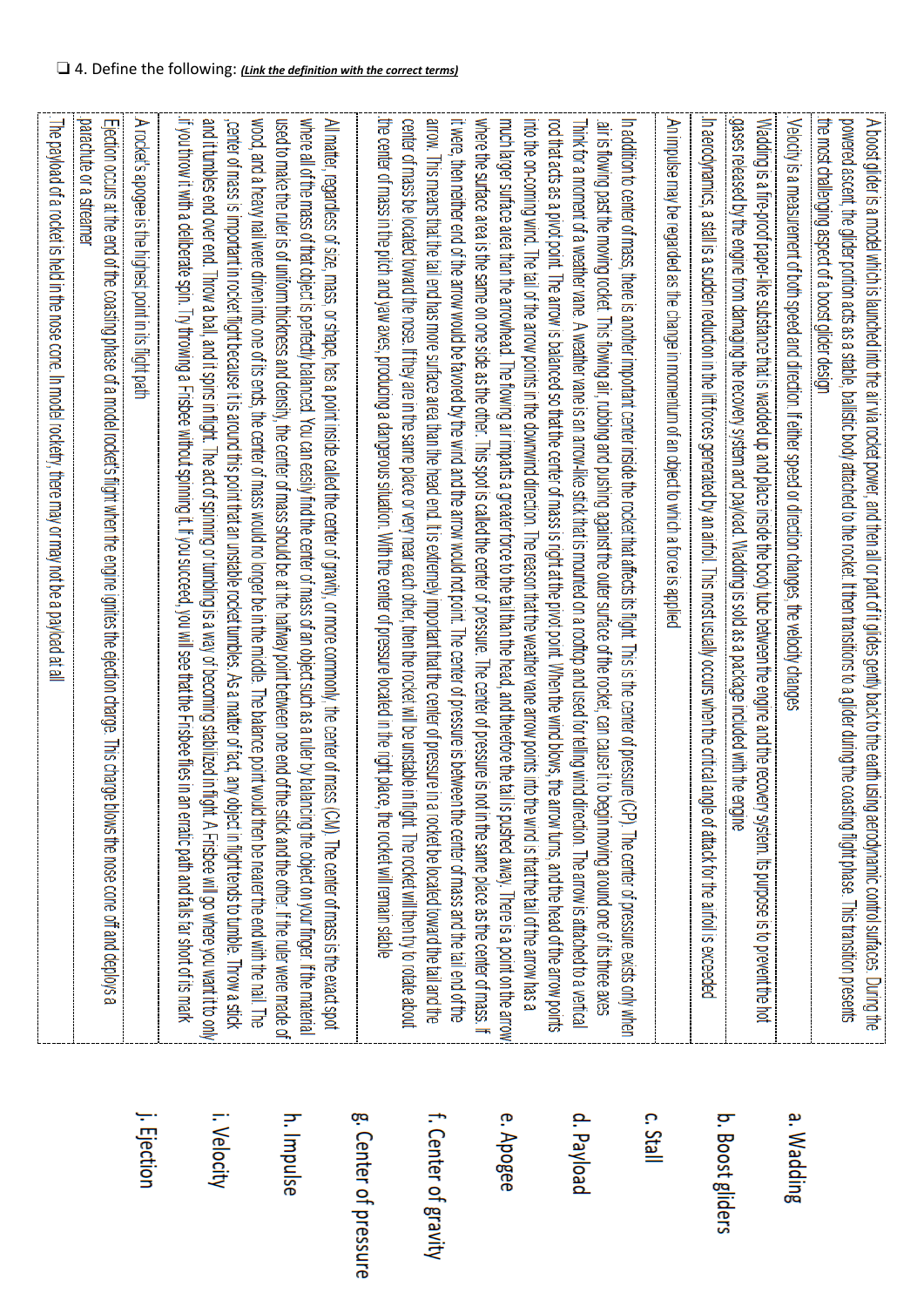## ❏ 5. Name and describe at least four different recovery systems.

Multiple choice:

| The ejection charge, through one of several methods, deploys helicopter-style blades and the rocket auto-rotates back to earth. | (typically long thin rockets) are the proper proportions to safely glide to Earth tail-first. These are termed backsliders'<br>and return safely. In some cases, radio-controlled rocket gliders are flown back to the earth by a pilot in much the way as R/C model airplanes are flown. Some rockets<br>In glide recovery, the ejection charge either deploys an airfoil (wing) or separates a glider from the motor. If properly trimmed, the rocket/glider will enter a spiral glide | resistance slows the rocket's fall, ending (hopefully) in a smooth, controlled and gentle landing<br>The approach used most often in small model rockets. It uses the ejection charge of the motor (see below) to deploy, or push out, the parachute or streamer. Air | which will enter a stable, ballistic trajectory as it falls is not safe to use with tumble recovery.<br>The simplest approach, and one only appropriate for small rockets or mockets with a large cross-sectional area, is to have the rocket tumble back to earth. Any rocket is $5.$ T call earth | charge of the motor ejects the nose cone of the rocket (usually attached by a shock cord made of rubber, Kevlar string or another type of cord) from the body tube.<br>generally only suitable for very light rockets.<br>destroying the rocket's aerodynamic profile, causing highly-increased drag, and reducing the rocket's airspeed to a safe rate for landing. Nose-blow recovery is<br>A very simple recovery technique, used in very early models in the 1950s and occasionally in modern examples, is nose-blow recovery. This is where the ejection |
|---------------------------------------------------------------------------------------------------------------------------------|------------------------------------------------------------------------------------------------------------------------------------------------------------------------------------------------------------------------------------------------------------------------------------------------------------------------------------------------------------------------------------------------------------------------------------------------------------------------------------------|-----------------------------------------------------------------------------------------------------------------------------------------------------------------------------------------------------------------------------------------------------------------------|-----------------------------------------------------------------------------------------------------------------------------------------------------------------------------------------------------------------------------------------------------------------------------------------------------|---------------------------------------------------------------------------------------------------------------------------------------------------------------------------------------------------------------------------------------------------------------------------------------------------------------------------------------------------------------------------------------------------------------------------------------------------------------------------------------------------------------------------------------------------------------|
| <b>B. Rolly polly landing</b><br>A. The Ejection recovery<br>D. Rotating recovery<br>C. Helicopter recovery                     | B. 2 hot wings recovery<br>A. Glide recovery<br>C. R/C pilot recovery<br>D. You tell me recovery                                                                                                                                                                                                                                                                                                                                                                                         | D. Parachute devision<br>B. Parachute/Streamer<br>A. Gliding recovery<br>C. Engine gas recovery                                                                                                                                                                       | A. Tremble recovery<br>D. Tumble recovery<br>C. Soft recovery                                                                                                                                                                                                                                       | D. Slow motion Nose<br>C. Nose ejection to the right<br><b>B. Nose Blow recovery</b><br>A. Runny nose recovery                                                                                                                                                                                                                                                                                                                                                                                                                                                |

❏ 6. From a kit, build, finish, and paint a single-stage rocket that has a mini mum length of six inches with a recovery system, such as a parachute or streamer. Successfully launch and recover the rocket with the recovery system deploying properly.

Launch date: \_\_\_\_\_\_\_\_\_\_\_\_\_\_\_\_\_\_\_\_\_\_\_\_\_\_\_\_\_\_\_\_\_\_\_\_\_\_\_\_\_\_\_\_\_\_\_